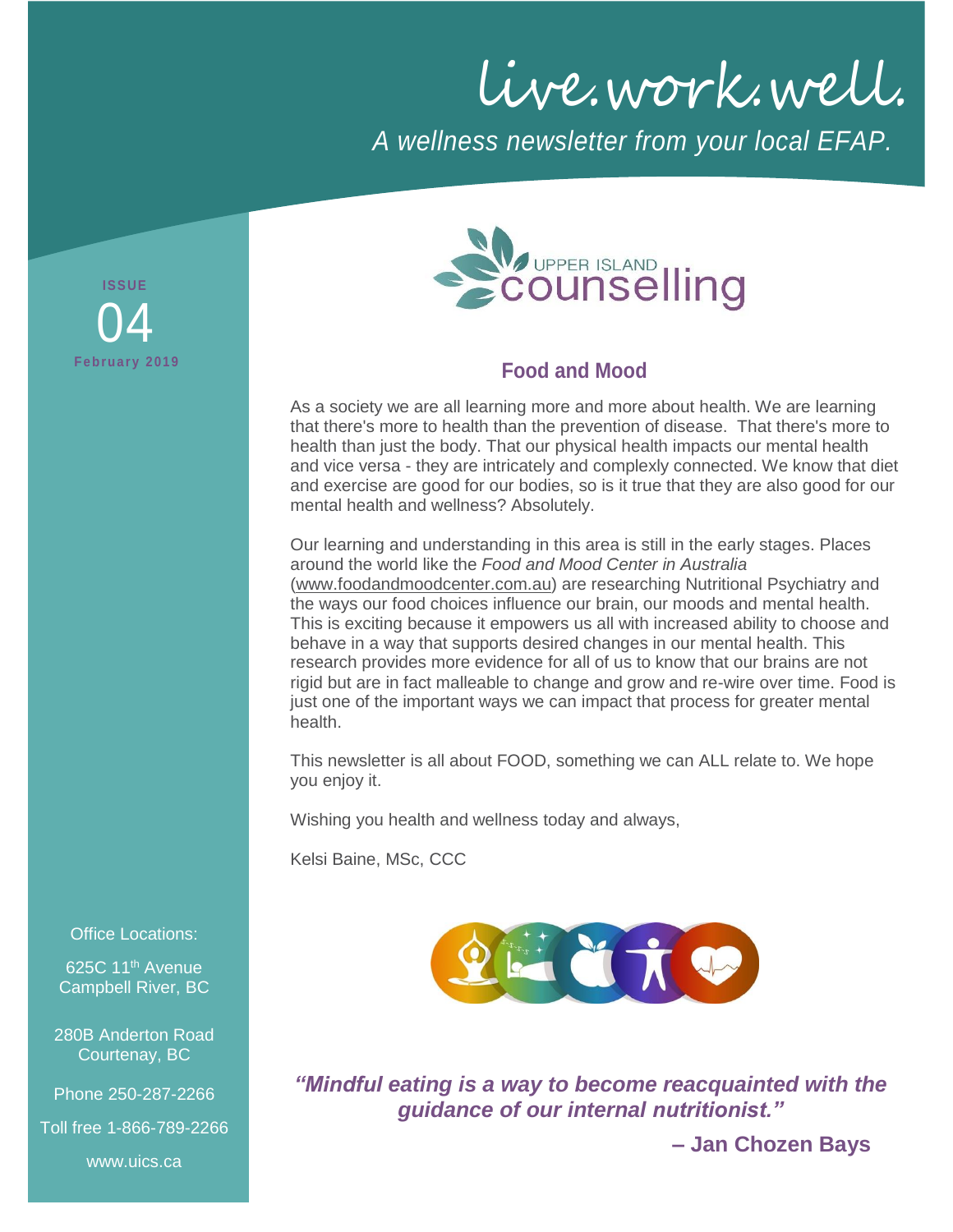# Did you know…

- Apples are made of 25% air, which is why they float.
- Avocado has the highest protein content of all fruit.
- Cabbage is 91% water.
- Cherries are a member of the rose family.
- Lemons contain more sugar than strawberries.
- Honey is the only edible **food** that never goes bad.
- Eggplants are fruits and classified as berries.
- A bunch of bananas is called a hand.
- There are close to 10,000 varieties of apples.
- Broccoli contains twice the vitamin C of an orange.
- Cranberries bounce like a rubber ball when ripe.
- [Peanuts](https://www.irishtimes.com/news/science/peanuts-can-be-explosive-and-other-amazing-food-facts-1.2426990) are actually an ingredient in dynamite. They have an oil in them called glycerol that's used to create nitroglycerin, a key ingredient in dynamite.
- Cucumbers are 96% water.



## Mindful Eating and Disordered Eating Prevention

*"The core principles of mindful eating include being aware of the nourishment available through the process of food preparation and consumption, choosing enjoyable and nutritious foods, acknowledging food preferences nonjudgmentally, recognizing and honoring physical hunger and satiety cues, and using wisdom to guide eating decisions." –Cheryl Harris, MPH, RD*

Despite our many individual differences, people have a lot in common. We all need air to breathe, clean water to drink, shelter and warmth, and we all need to eat. With regard to food, some of us are vegetarian, some strictly meat eaters, some gluten-free for health reasons, some have restrictions based on respective religions or due to chronic conditions like diabetes. Regardless, we all need to eat several times a day, in order to live well and be well. Food nourishes our bodies, minds, and spirits. When we eat mindfully, we intentionally tap into that 3-fold nourishment and feel a deeper satisfaction than we do simply by eating mechanically.

To get a picture of what mindful eating might look like, let's take a peek at some opposite scenarios:

- It's 7 in the evening and you haven't eaten anything since that bagel at 11 a.m. You're famished so you grab the container of leftovers from the fridge and eat it quickly as you scroll through your social media account.
- You've prepared a lovely meal for your family so you all might have some quality time together. You're so focused on your kid's behavior (what they're not eating, how much they're fidgeting, whether or not they're feeding the dog under the table) that your own food gets cold and you lose your appetite. You end up heating your plate after the kids have gone to bed and eat in the living room while watching the news.
- It's been a long day. You curl up on the sofa to watch a show. You're not hungry but you decide to get some munchies anyway. You don't want to dirty a bowl so you eat straight out of the bag of tortilla chips. Before you know it, you've finished the whole bag, you feel bloated and remorseful.

In each scenario, you haven't paid attention to what you're eating, how you're eating, and/or when you need to eat. Letting ourselves get too hungry is a signal of not paying attention. Eating while we're multitasking (driving, working at the computer, talking on the phone, or even being overly engrossed in conversation with the people we're sharing a meal with) distracts us from mindful eating.

Disordered eating is very common in our society – many of us eat when we're not hungry either because we're eating too fast or doing too much at once to notice that we've had enough. We skip a meal because we're too busy or because we don't feel like eating (it's inconvenient, we don't have time, we don't have anything in the house). In short, we let ourselves get too hungry or too full. We have to pay attention and slow down to prevent this from happening.

Whatever the circumstances of when, where, with whom, and what you eat, take a moment to pay attention to the food. Take a deep breath and pause for a second to notice your hunger cues. Is your stomach rumbling? Do you feel slightly woozy from low blood sugar (something we are all susceptible to if we don't eat frequently enough)? Take a look at the food. Notice the colours and textures. Smell your food. When you take a bite, savour the

(continued on next page)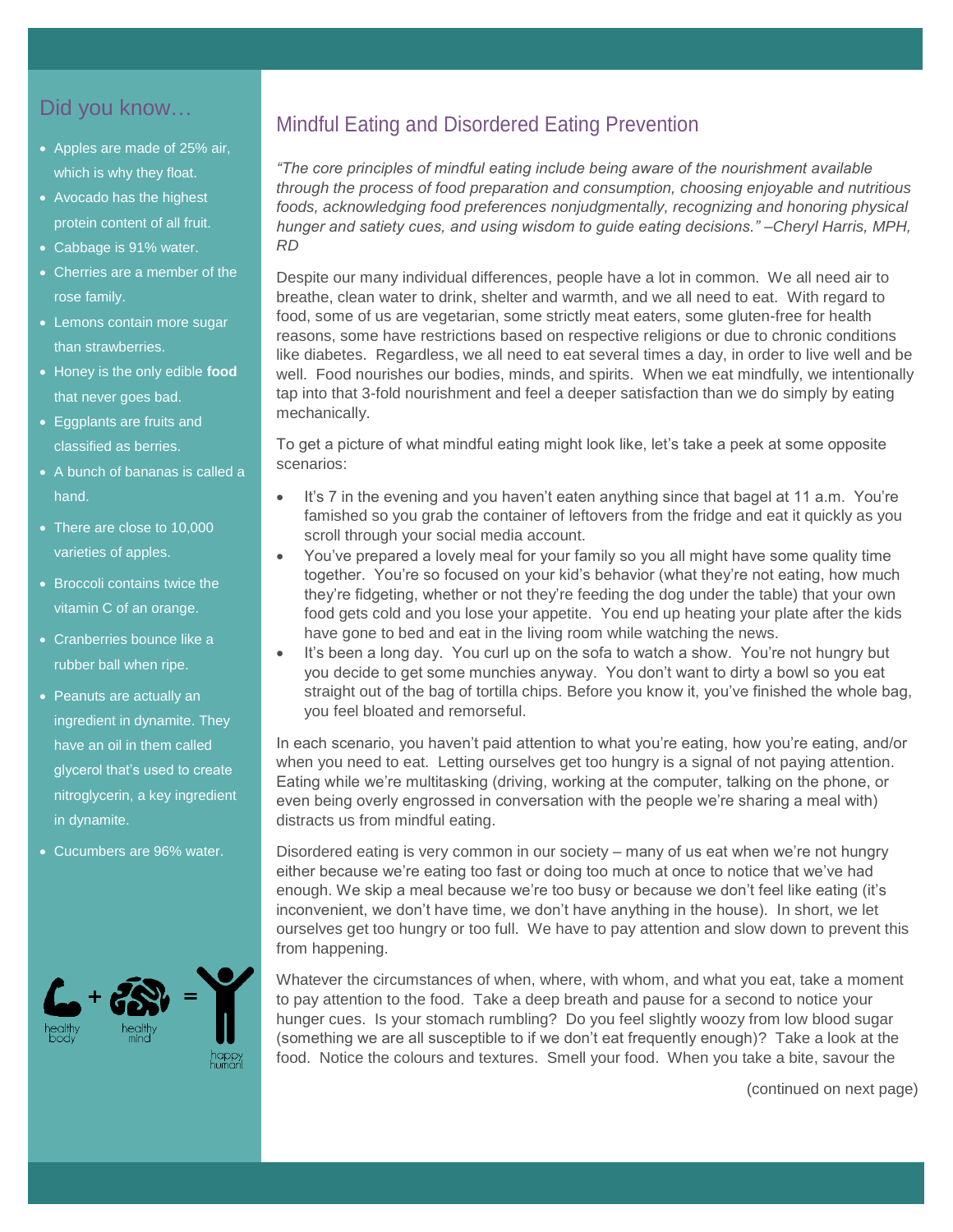

# Mindful Eating and Disordered Eating Prevention (cont'd)

flavour. Pay attention. Notice how it feels as the food makes its way to your belly. Chew your food well. Breathe between bites. Close your eyes for a second and breathe deeply. Maybe light a candle, use a nice placemat for yourself and use your best dishes. Honour yourself. Eating is an important part of self-care.

There will be times when you have to eat in the car or in a noisy room or when you have to put off eating longer than is idea. But by increasing your awareness of your hunger and satiety cues, what and how you're eating will help you to feel better, more grounded and centred.

If you're unsure of how much or how often you should be eating, ask your doctor or consult with a registered dietitian. You're worth it!

By Tara Hope, MA, RCC



### Online Resources

For more tips and information on eating for a healthy body and mind:

https://www.thecenterformindf uleating.org/

#### https://food-

guide.canada.ca/en/healthyeating-recommendations/bemindful-of-your-eating-habits/

[https://www.dietitians.ca/Down](https://www.dietitians.ca/Downloads/Factsheets/5-Tips-for-Healthy-Eating.aspx) [loads/Factsheets/5-Tips-for-](https://www.dietitians.ca/Downloads/Factsheets/5-Tips-for-Healthy-Eating.aspx)[Healthy-Eating.aspx](https://www.dietitians.ca/Downloads/Factsheets/5-Tips-for-Healthy-Eating.aspx)

[https://www.psychologytoday.](https://www.psychologytoday.com/ca/blog/cravings/200906/change-your-food-attitude) [com/ca/blog/cravings/200906/](https://www.psychologytoday.com/ca/blog/cravings/200906/change-your-food-attitude) [change-your-food-attitude](https://www.psychologytoday.com/ca/blog/cravings/200906/change-your-food-attitude)

[www.foodandmoodcenter.com](http://www.foodandmoodcenter.com.au/) [.au](http://www.foodandmoodcenter.com.au/)

[https://www.camh.ca/en/camh](https://www.camh.ca/en/camh-news-and-stories/the-emerging-link-between-food-and-mental-health) [-news-and-stories/the](https://www.camh.ca/en/camh-news-and-stories/the-emerging-link-between-food-and-mental-health)[emerging-link-between-food](https://www.camh.ca/en/camh-news-and-stories/the-emerging-link-between-food-and-mental-health)[and-mental-health](https://www.camh.ca/en/camh-news-and-stories/the-emerging-link-between-food-and-mental-health)

https://www.healthlinkbc.ca/he alth-topics/aa131371